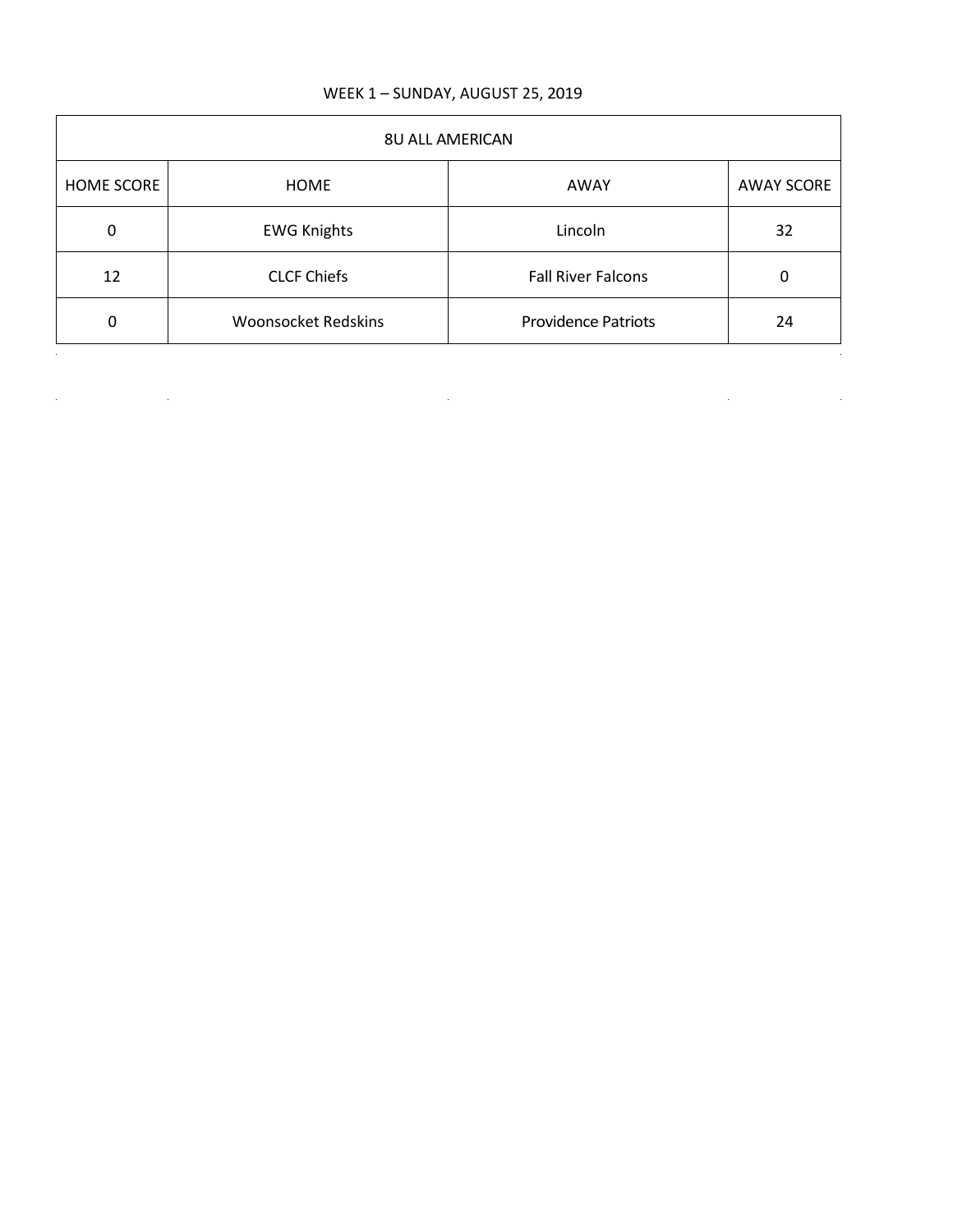$\sim$ 

 $\mathcal{A}(\mathcal{A})$  and  $\mathcal{A}(\mathcal{A})$  . In the  $\mathcal{A}(\mathcal{A})$ 

| <b>9U ALL AMERICAN</b> |                             |                               |                   |
|------------------------|-----------------------------|-------------------------------|-------------------|
| <b>HOME SCORE</b>      | <b>HOME</b>                 | AWAY                          | <b>AWAY SCORE</b> |
| 0                      | <b>New Bedfor Whalers</b>   | <b>Darlington Braves</b>      | 12                |
| 8                      | <b>Fairlawn Cardinals</b>   | <b>Central Falls Panthers</b> | 0                 |
| 0                      | East Providence Jr. Townies | <b>Fall River Falcons</b>     | 18                |
| 32                     | <b>Johnston Panthers</b>    | <b>CLCF Chiefs</b>            | 6                 |
| 0                      | <b>Woonsocket Redskins</b>  | <b>Providence Patriots</b>    | 6                 |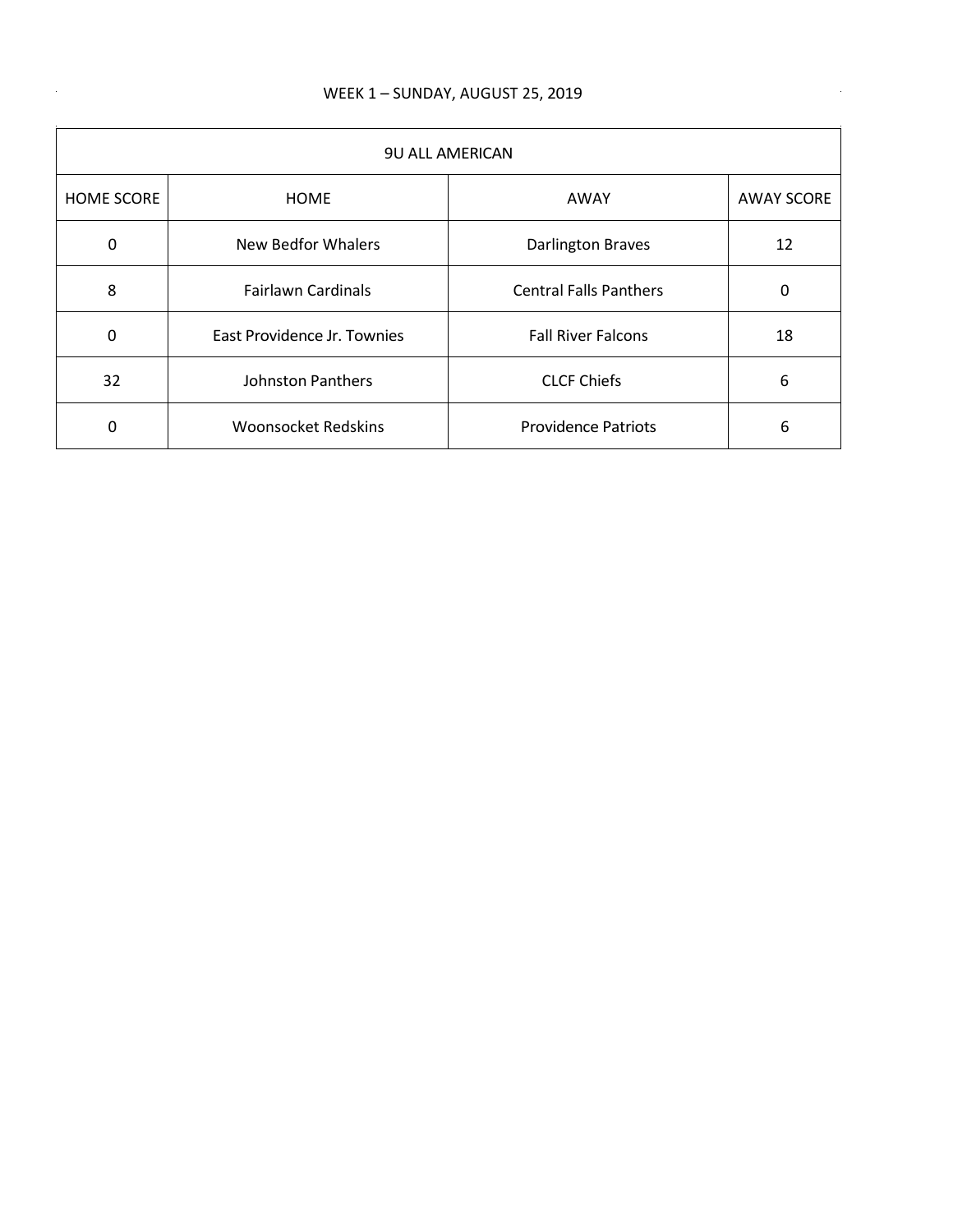| 10U ALL AMERICAN  |                             |                            |                   |
|-------------------|-----------------------------|----------------------------|-------------------|
| <b>HOME SCORE</b> | <b>HOME</b>                 | AWAY                       | <b>AWAY SCORE</b> |
| 19                | <b>EWG Knights</b>          | Lincoln Lions              | 12                |
| 13                | <b>Fairlawn Cardinals</b>   | <b>CLCF Chiefs</b>         |                   |
| 6                 | East Providence Jr. Townies | <b>Fall River Falcons</b>  | 0                 |
| 20                | <b>Woonsocket Redskins</b>  | <b>Providence Patriots</b> | 0                 |

## WEEK 1 – SUNDAY, AUGUST 25, 2019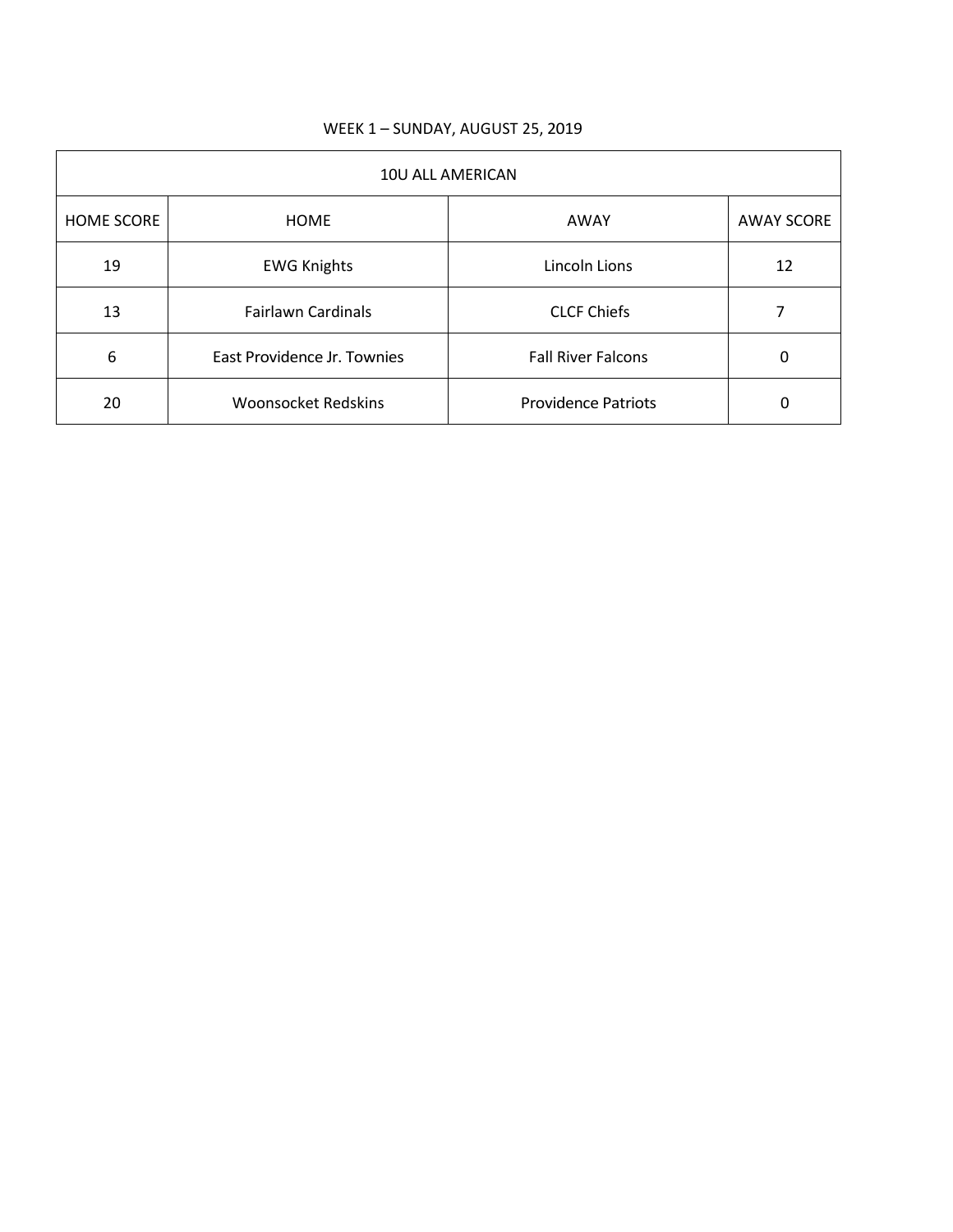| 11U ALL AMERICAN |                             |                               |                   |
|------------------|-----------------------------|-------------------------------|-------------------|
| HOME SCORE       | <b>HOME</b>                 | AWAY                          | <b>AWAY SCORE</b> |
| $\Omega$         | New Bedford Whalers         | Lincoln Lions                 | 34                |
| $\Omega$         | <b>Fairlawn Cardinals</b>   | <b>Central Falls Panthers</b> | 19                |
| 6                | East Providence Jr. Townies | <b>Fall River Falcons</b>     | 20                |
| 6                | <b>Johnston Panthers</b>    | <b>CLCF Chiefs</b>            | 33                |
| 34               | <b>Woonsocket Redskins</b>  | <b>Darlington Braves</b>      | 6                 |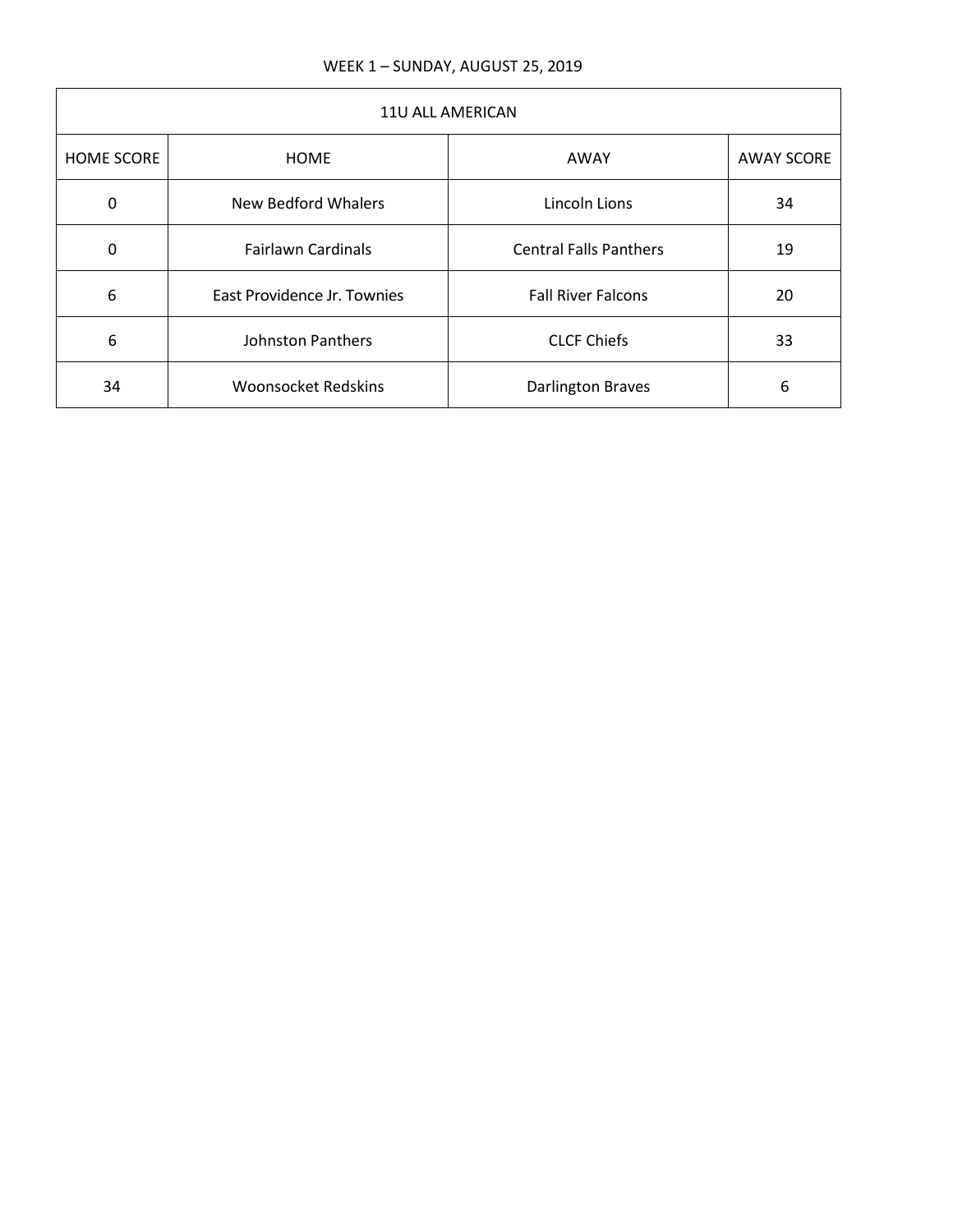| <b>12U ALL AMERICAN</b> |                             |                               |                   |
|-------------------------|-----------------------------|-------------------------------|-------------------|
| <b>HOME SCORE</b>       | <b>HOME</b>                 | AWAY                          | <b>AWAY SCORE</b> |
| 0                       | <b>Fairlawn Cardinals</b>   | <b>Central Falls Panthers</b> | 6                 |
| 25                      | East Providence Jr. Townies | <b>Fall River Falcons</b>     | 26                |
| 0                       | <b>Johnston Panthers</b>    | <b>CLCF Chiefs</b>            | 33                |
| 13                      | <b>Woonsocket Redskins</b>  | <b>Providence Patriots</b>    | 0                 |